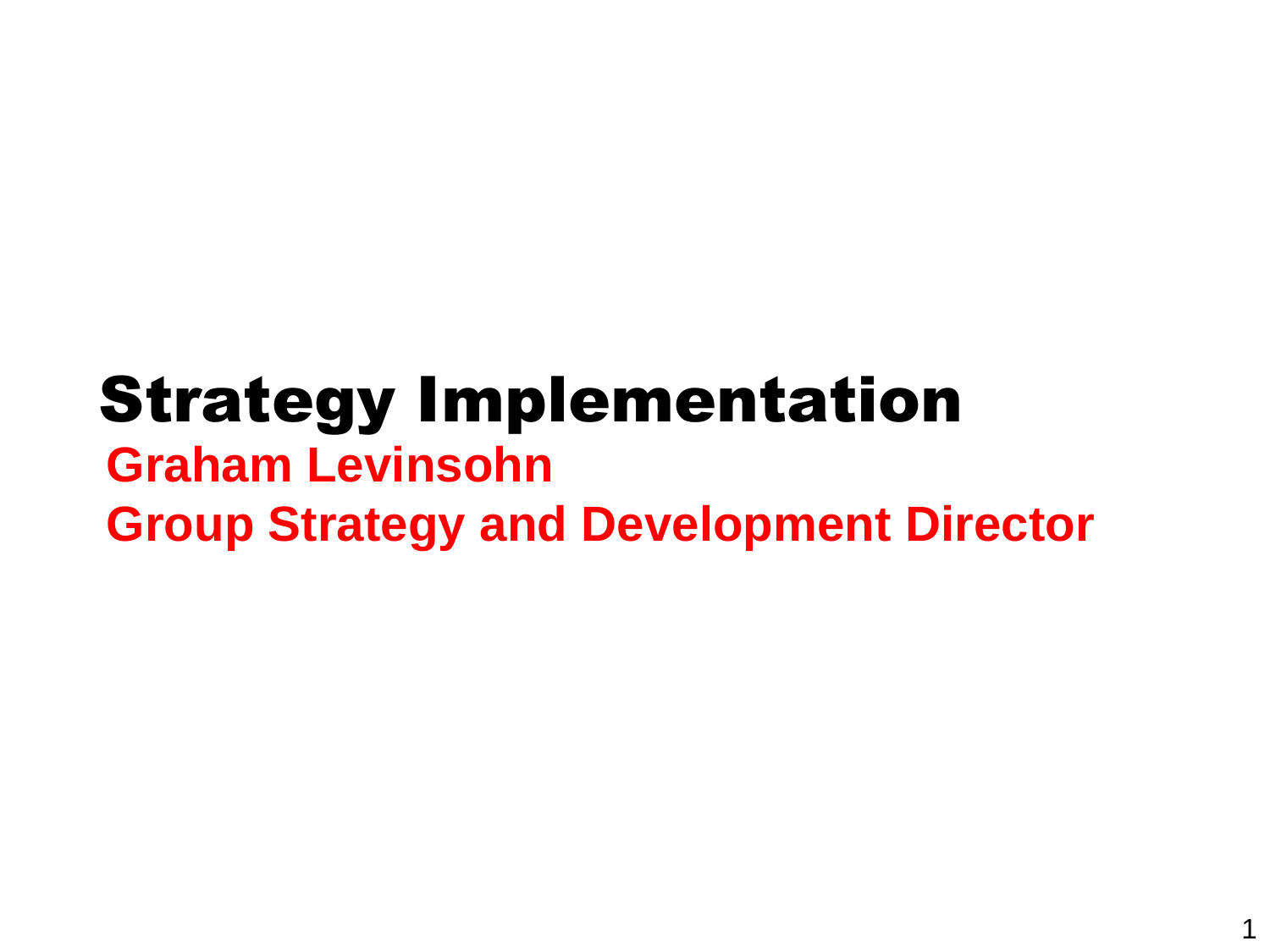## Strategy to drive organic growth

- **Net Promoter Update**
- **Sector Strategy Update**
- **-** Solutions Strategy in Developed Markets
- New Markets Strategy
- **-** Organic Growth Strategy
- **Summary**



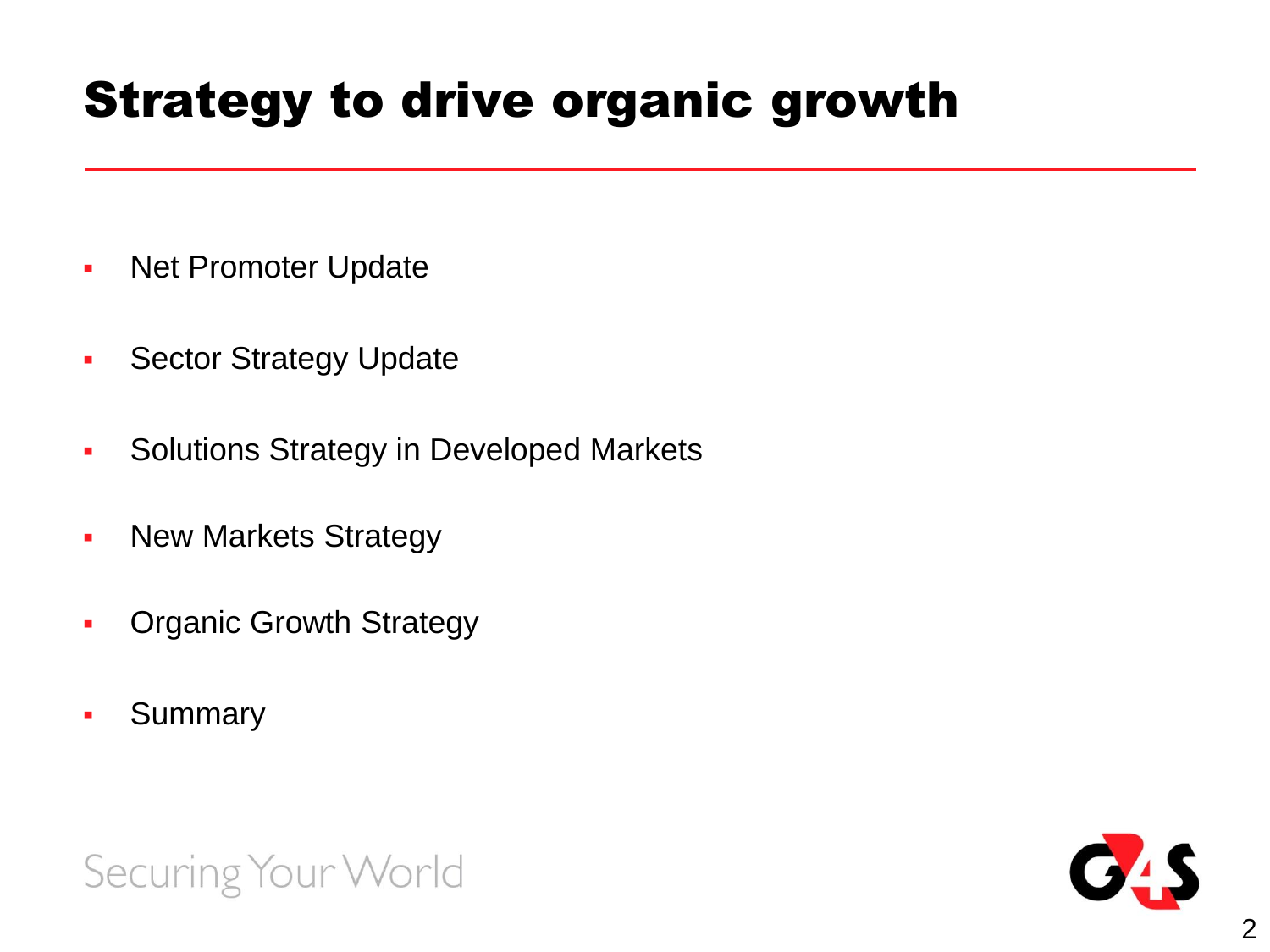## NPS Score – Q1 2011

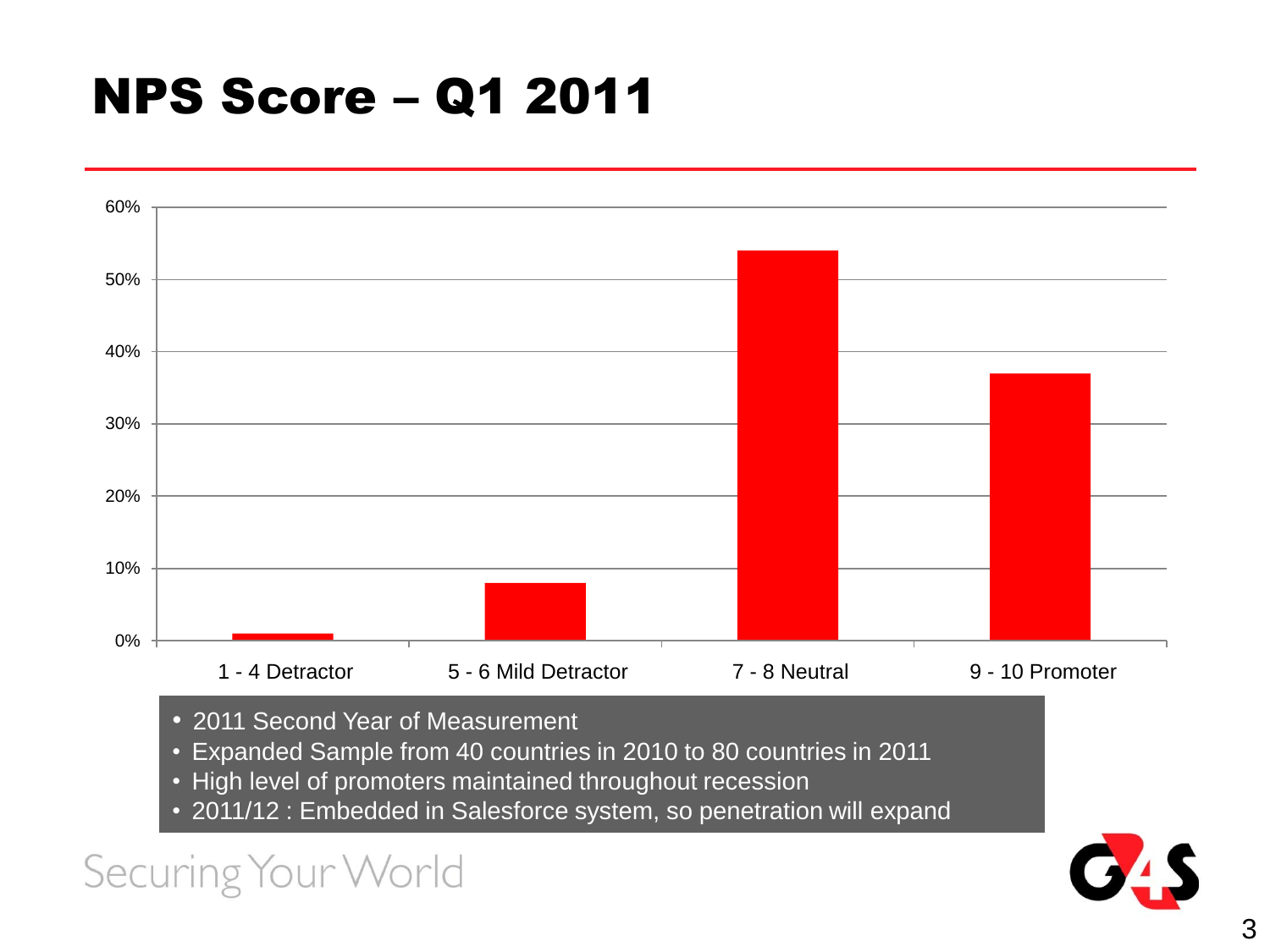# Measuring Solutions Strategy?

Successful delivery of the strategy is more **long term** contracts that are **output based** where the contract is an **outsource** of a business process or facility in a sector where security and safety risks are considered as a strategic threat

- Measured 700 customers across 40 countries in 2010 and 410 customers across 40 countries in 2011
- Findings across both studies :-

- Number of Solutions Customers in 2011 Study consistent with 2010 Study with some increase in CNI Solutions Portfolio
- Solutions Customers tend to be larger customers; in the CNI, FI and Government spaces and tend to be in Developed Markets or International Customers in New Markets
- 2011/12 : Measuring Success embedded in group-wide salesforce system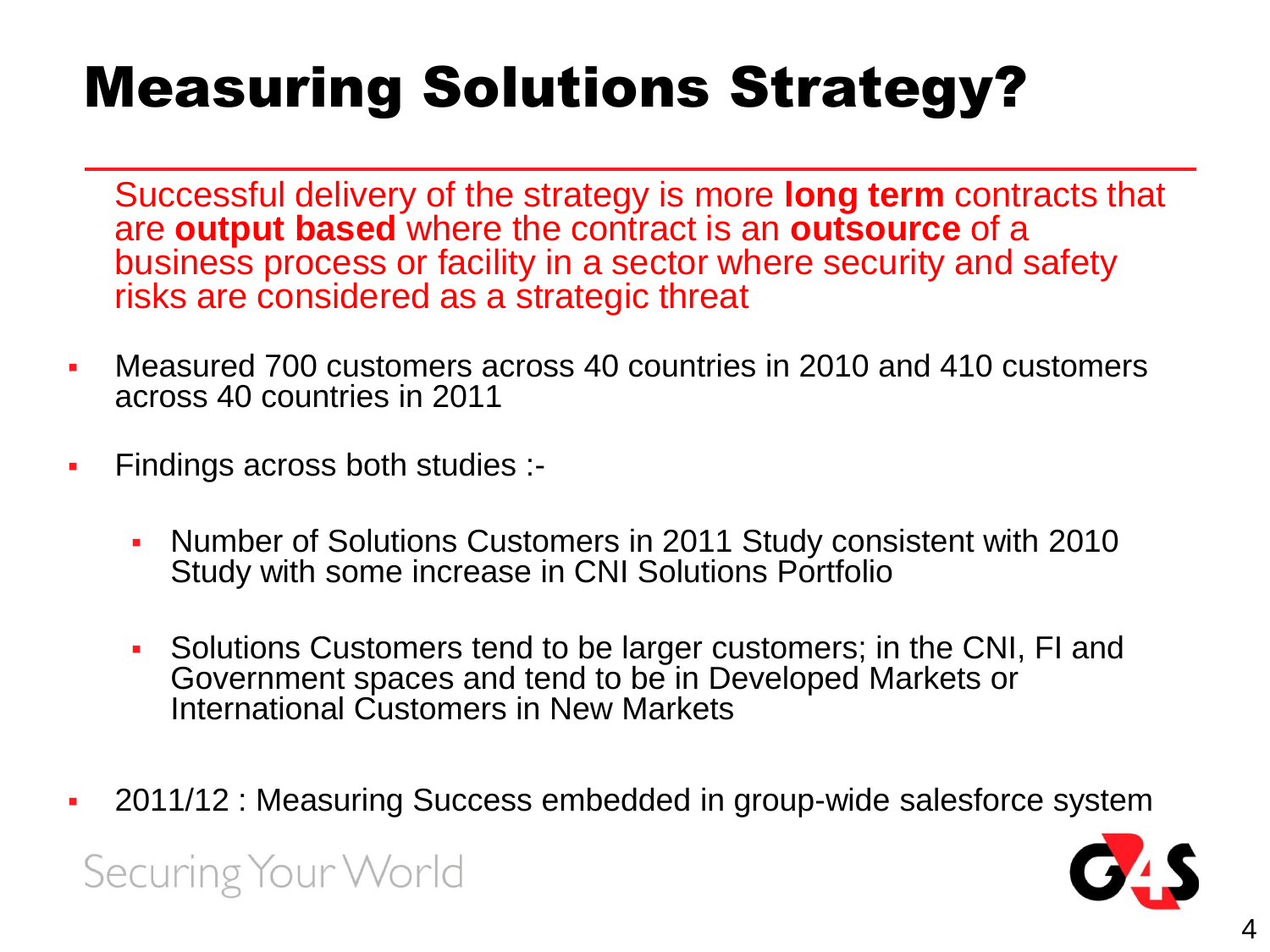## Critical National Infrastructure Strategy

#### Develop sector knowledge to support solutions model

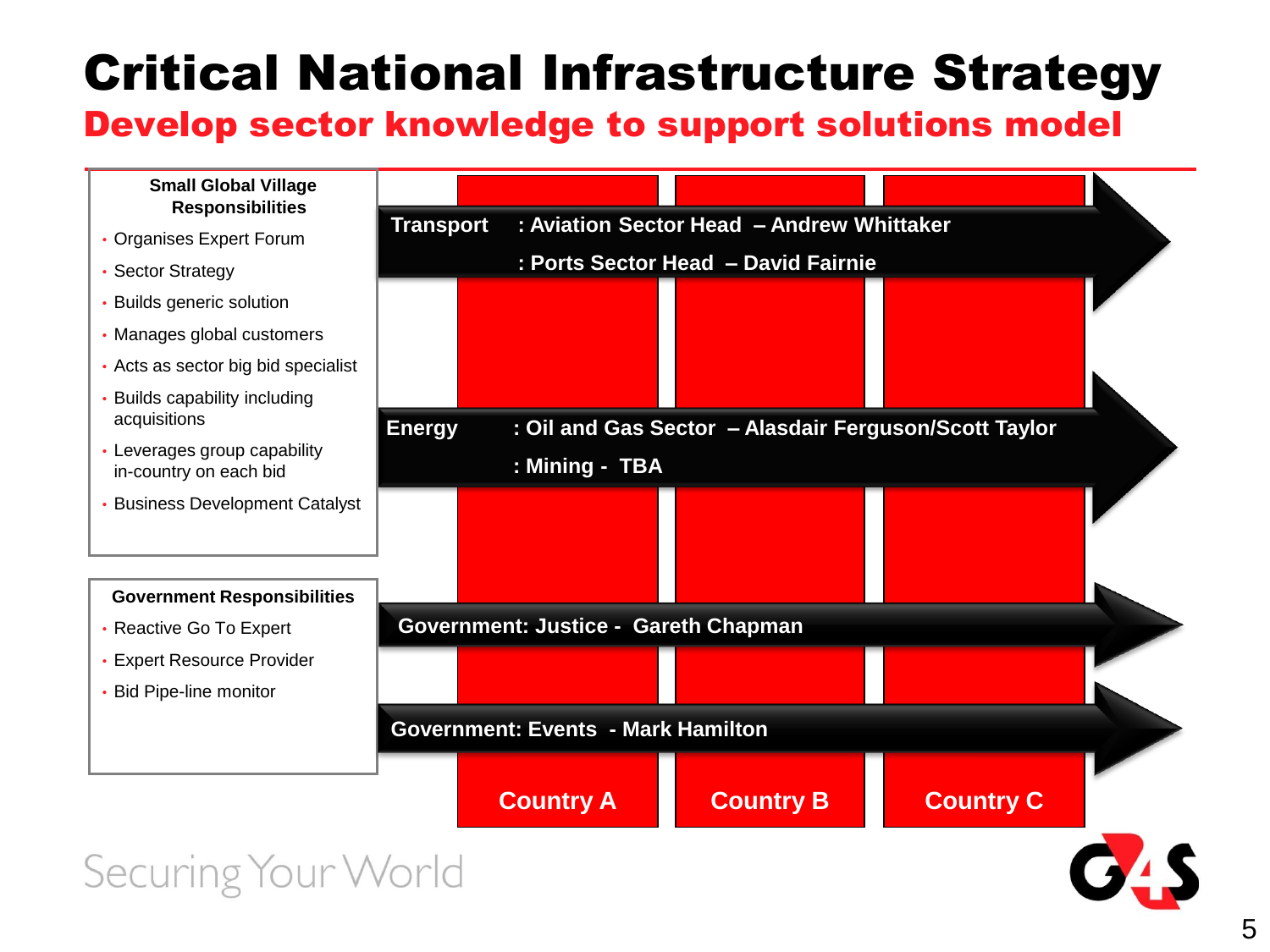# Sector Strategy One year on

- G4S recruited sector experts where global villages of customers existed, to inject sector expertise into our relationships and to act as a catalyst for activity in each sector
	- Develop an internal sector community to spread expertise/knowledge and seek to leverage group-wide expertise to develop business within each sector
	- Act as a catalyst to drive sector business development



![](_page_5_Picture_6.jpeg)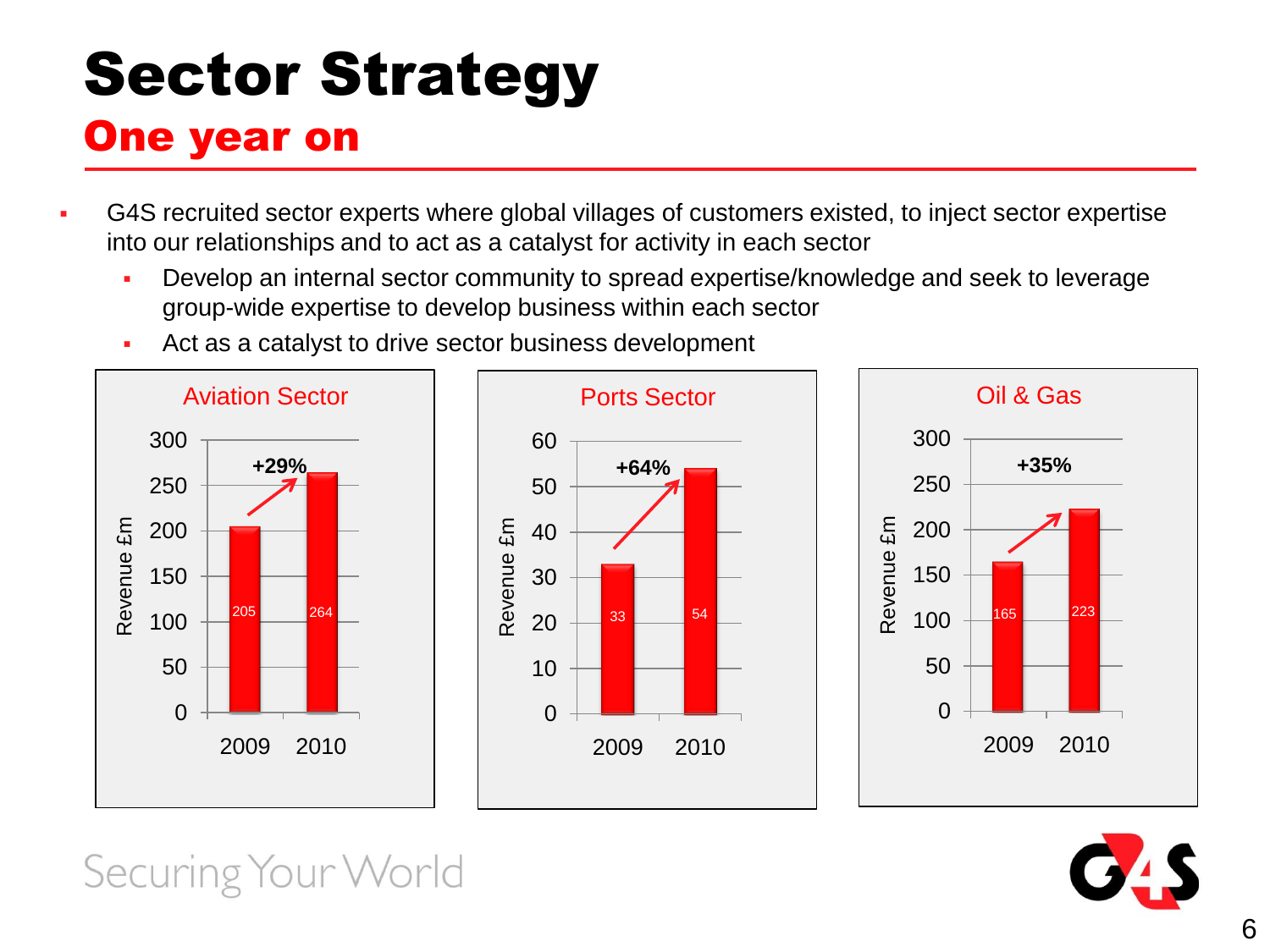## Business Strategy

**G4S is the world's leading international security solutions group which specialises in outsourcing of business processes and facilities in sectors where security and safety risks are considered as a strategic threat** 

 $B - B$  Markets  $B - G$  Markets

**"the assessment and management of security and safety risks for buildings, infrastructure, materials, valuables, people and society"**

**Long Term (5+ years) Contracts should be output based around delivery of the one or more of the following Customer's Business Objectives :-**

- **Revenue Growth**
- **Cost Management**
- **Critical Asset or Risk Management (including regulatory)**
- **Customer Service (end customer)**

![](_page_6_Picture_11.jpeg)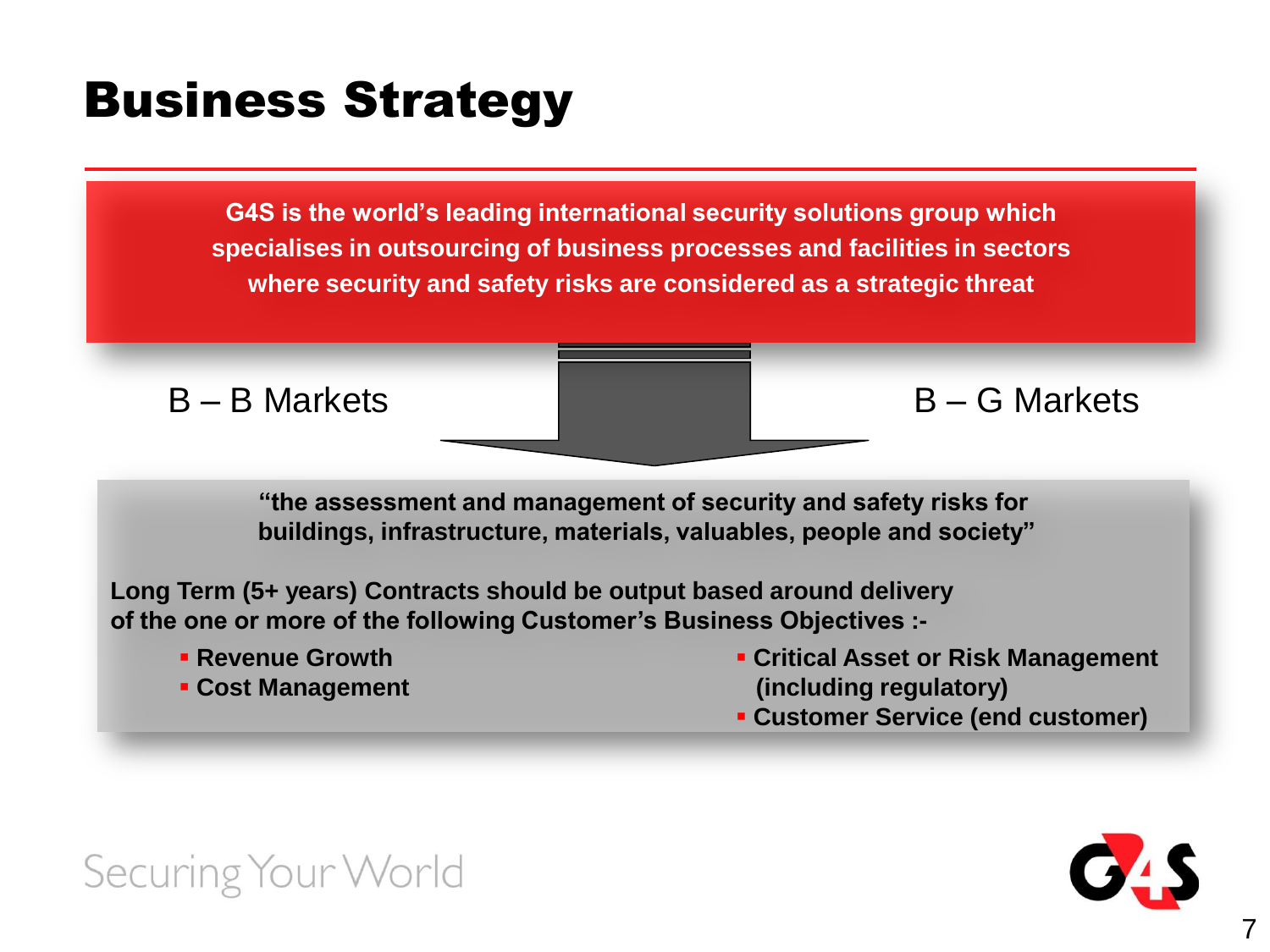### Strategy Model Developed Markets

|                                              |                                        | <b>Strategic Goals</b>                                                                                                                                                                                                       |
|----------------------------------------------|----------------------------------------|------------------------------------------------------------------------------------------------------------------------------------------------------------------------------------------------------------------------------|
| Partnership<br>Customer<br><b>Increasing</b> | <b>Manage</b>                          | <b>Deliver fully outsourced solutions:</b><br>Output based contracts<br>Ability to share in gains<br>п                                                                                                                       |
|                                              | <b>Analysis &amp;</b><br><b>Design</b> | <b>Provide expertise:</b><br><b>Market segmentation/specialisation</b><br>×<br><b>Risk assessment &amp; consultancy</b><br>Ē,<br><b>Safety &amp; environment consultancy</b><br><b>Solutions &amp; bid design capability</b> |
|                                              | <b>Operate</b>                         | <b>Enhancement of core services with supervision</b><br>& IT:<br>Delivery of core services                                                                                                                                   |

**Deliver across all services according to market need, in a phased and evolutionary implementation**

![](_page_7_Picture_4.jpeg)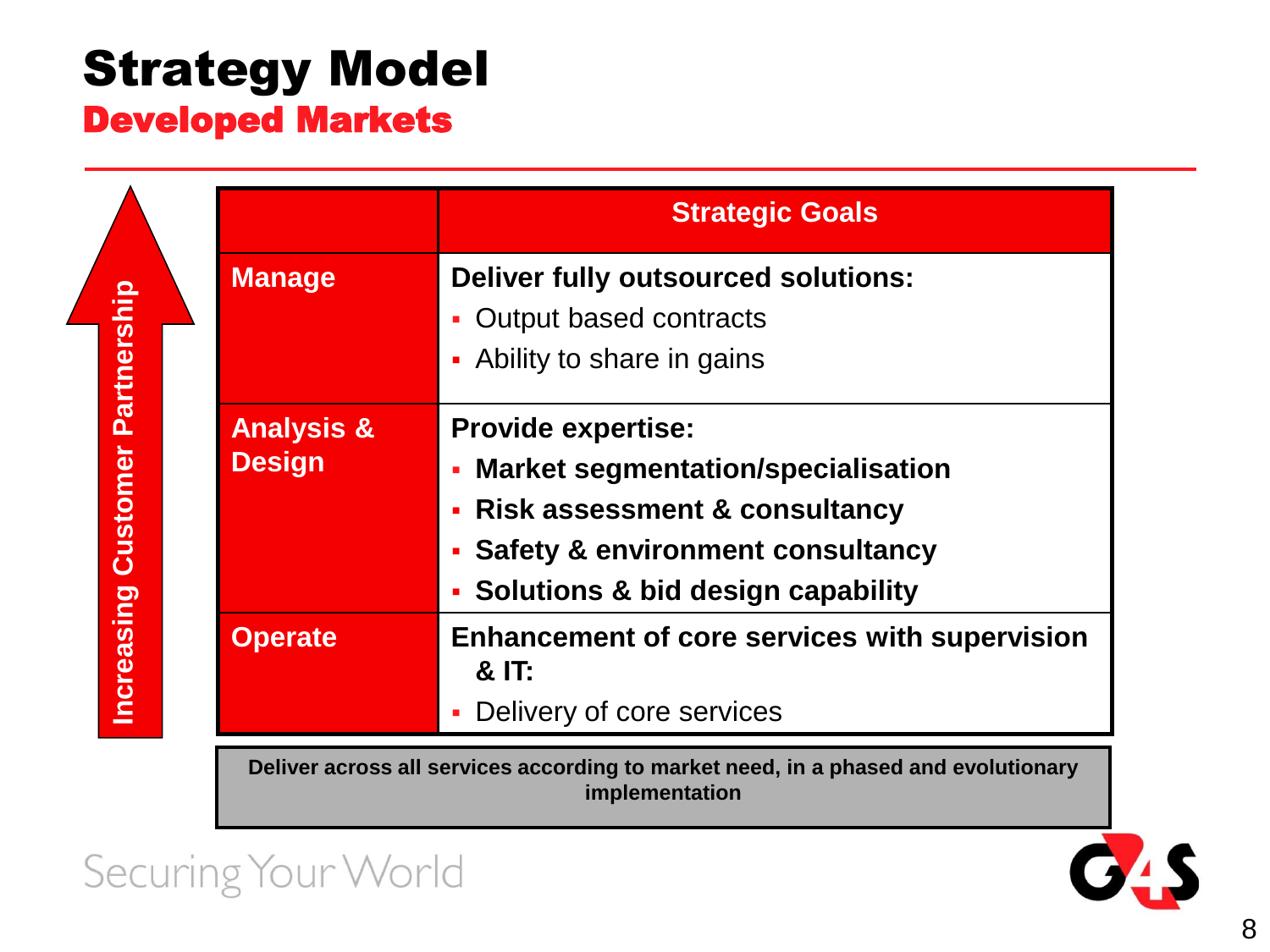### Strategy Model New Markets

**Strategic Goals Manage Deliver fully outsourced solutions:** Increasing Customer Partnership **Increasing Customer Partnership** Output based contracts • Ability to share in gains **Widening**  Facilities Management Travel Risk Managemt **Vote & Coin Processing** Note & Coin Processing Response & Patrol Response & Patrol **Services into**  ATM replen & flm **increased Security Systems**<br> **implement of core**<br> **implementation**<br> **implementation** Secure courier Cash-in-transit Cash-in-transit Secure courier **Multi-Service**  Monitoring **Security & Safety Provider Operate Enhancement of core services with supervision & IT: - Delivery of core services** 

**Deliver across all services according to market need, in a phased and evolutionary** 

![](_page_8_Picture_4.jpeg)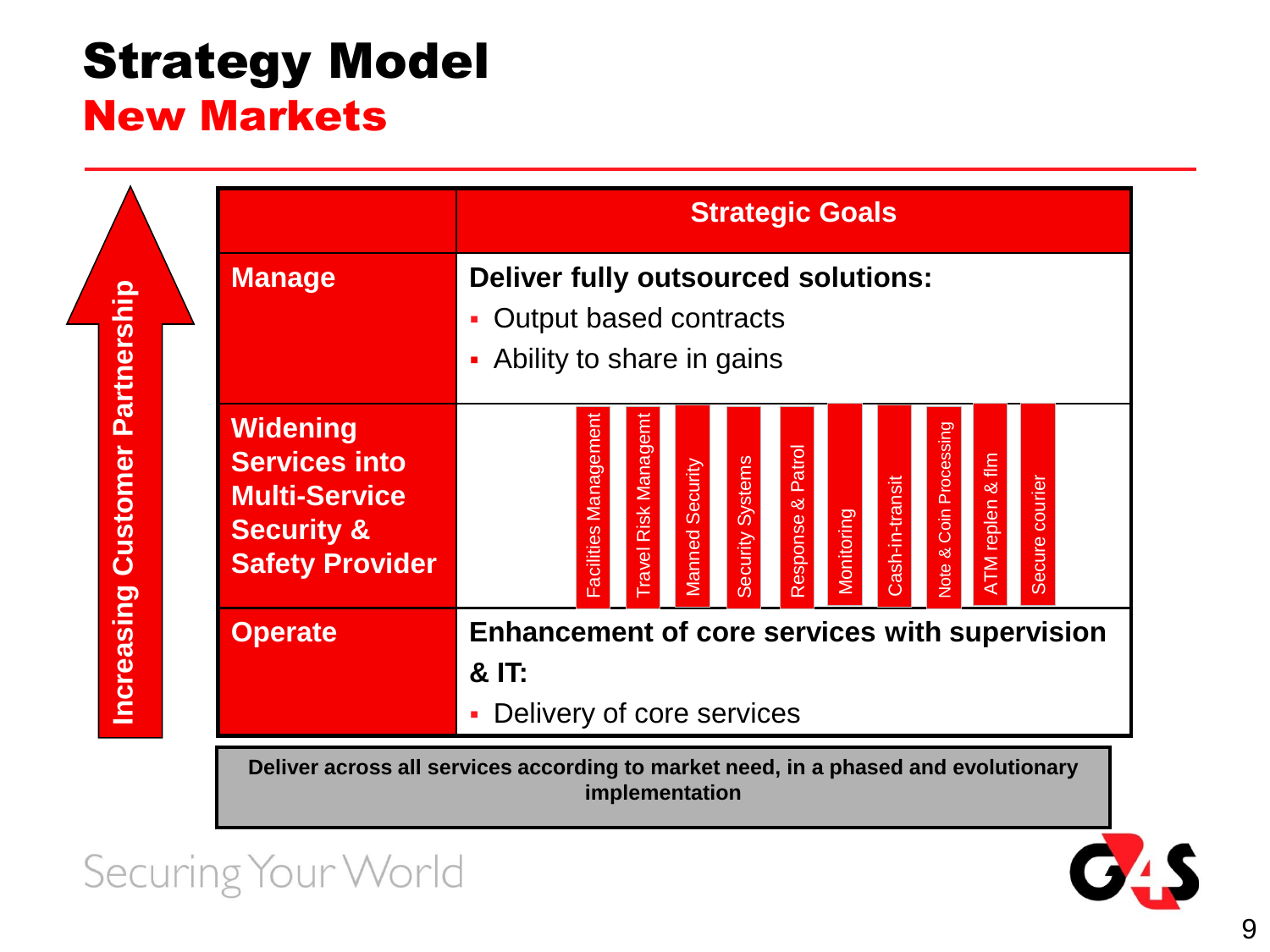# Accelerated China & Brazil Strategy

#### G4S India already market leader

![](_page_9_Figure_2.jpeg)

- BIC Countries will account for 50% of global GDP growth between 2010 2030
- 45% of global GDP growth has come from the BICs between 2007 2010
- 31% of global security market growth comes from BIC's 2009 2014
- 18% of global security market growth comes from US 2009 2014

![](_page_9_Picture_8.jpeg)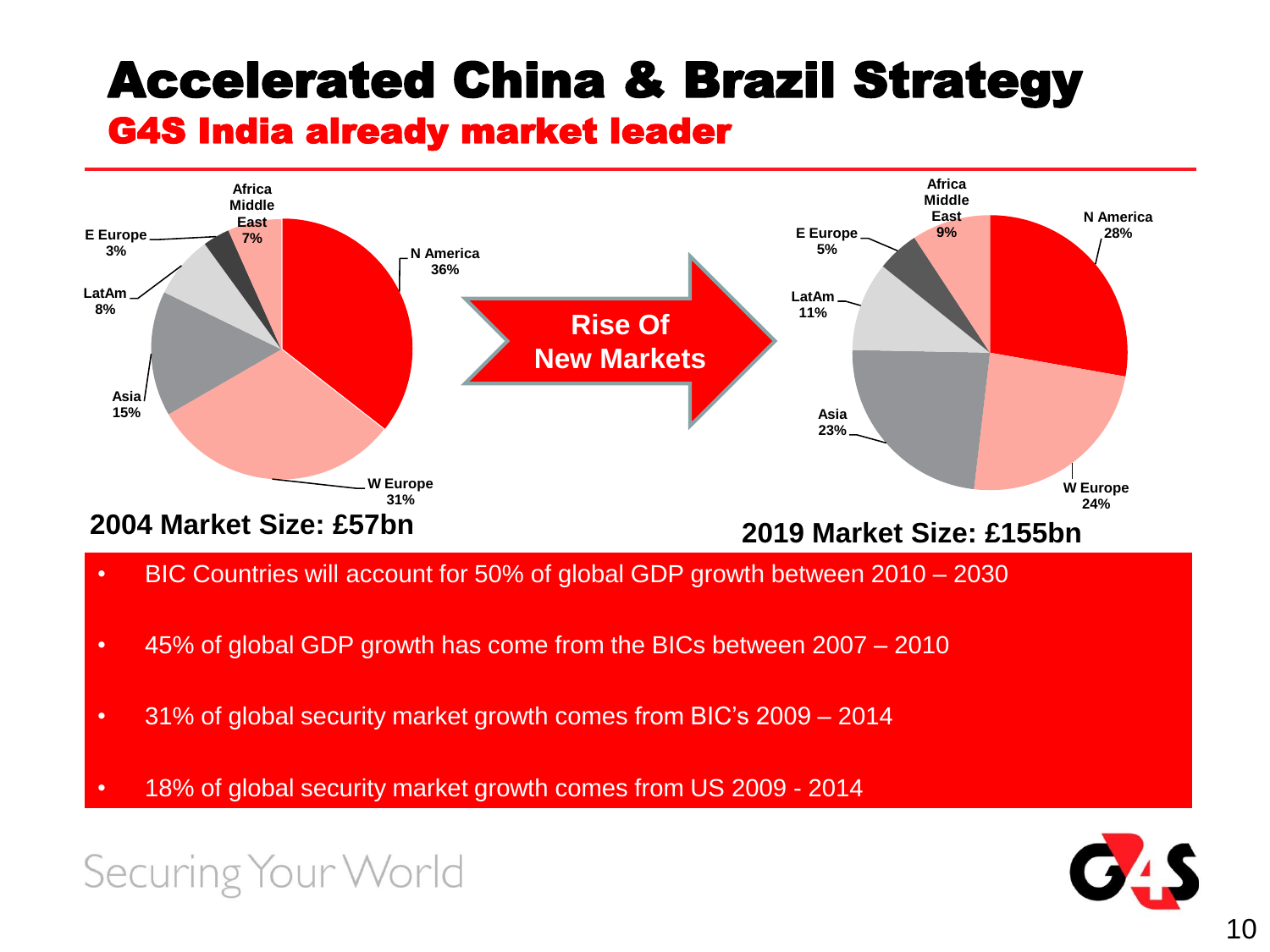# Facilities Management Product Plan

### New Markets Multi-product Strategy

- Focus on acquiring and growing a manpower rich soft facilities management service (supported by FM Software Intelligence) to complement G4S security offerings.
- These soft FM services will cover :-
	- **Catering**
	- Cleaning
	- Support Services (post rooms/reception)
	- **Security**
- Building on significant FM business model in Saudi and India
- Potential key to growth in China

![](_page_10_Picture_11.jpeg)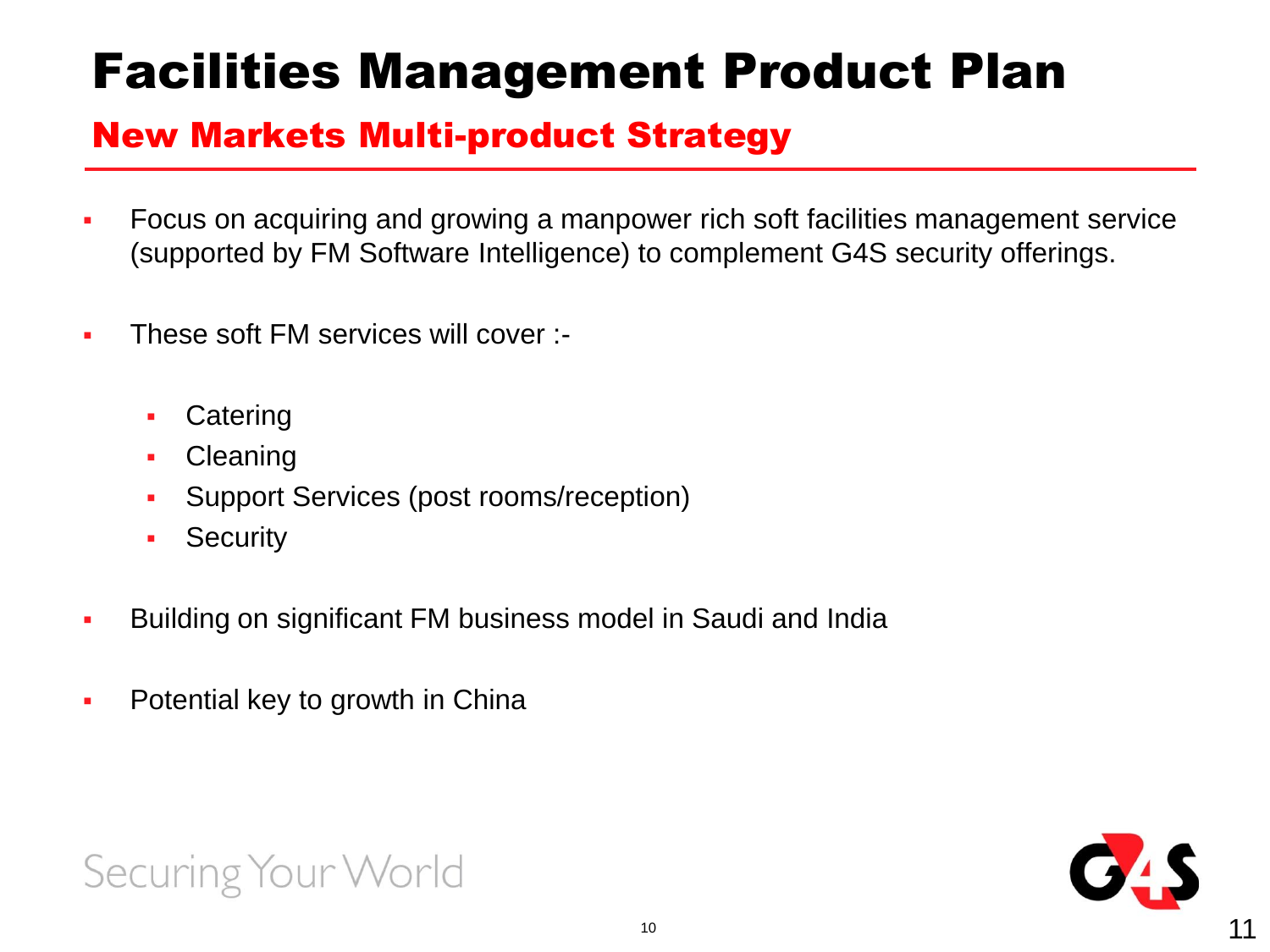# Acquisition Strategy

#### **New Markets Multi-Product Strategy**

![](_page_11_Figure_2.jpeg)

### **Developed Markets Capability Building**

![](_page_11_Picture_4.jpeg)

![](_page_11_Picture_5.jpeg)

![](_page_11_Picture_6.jpeg)

12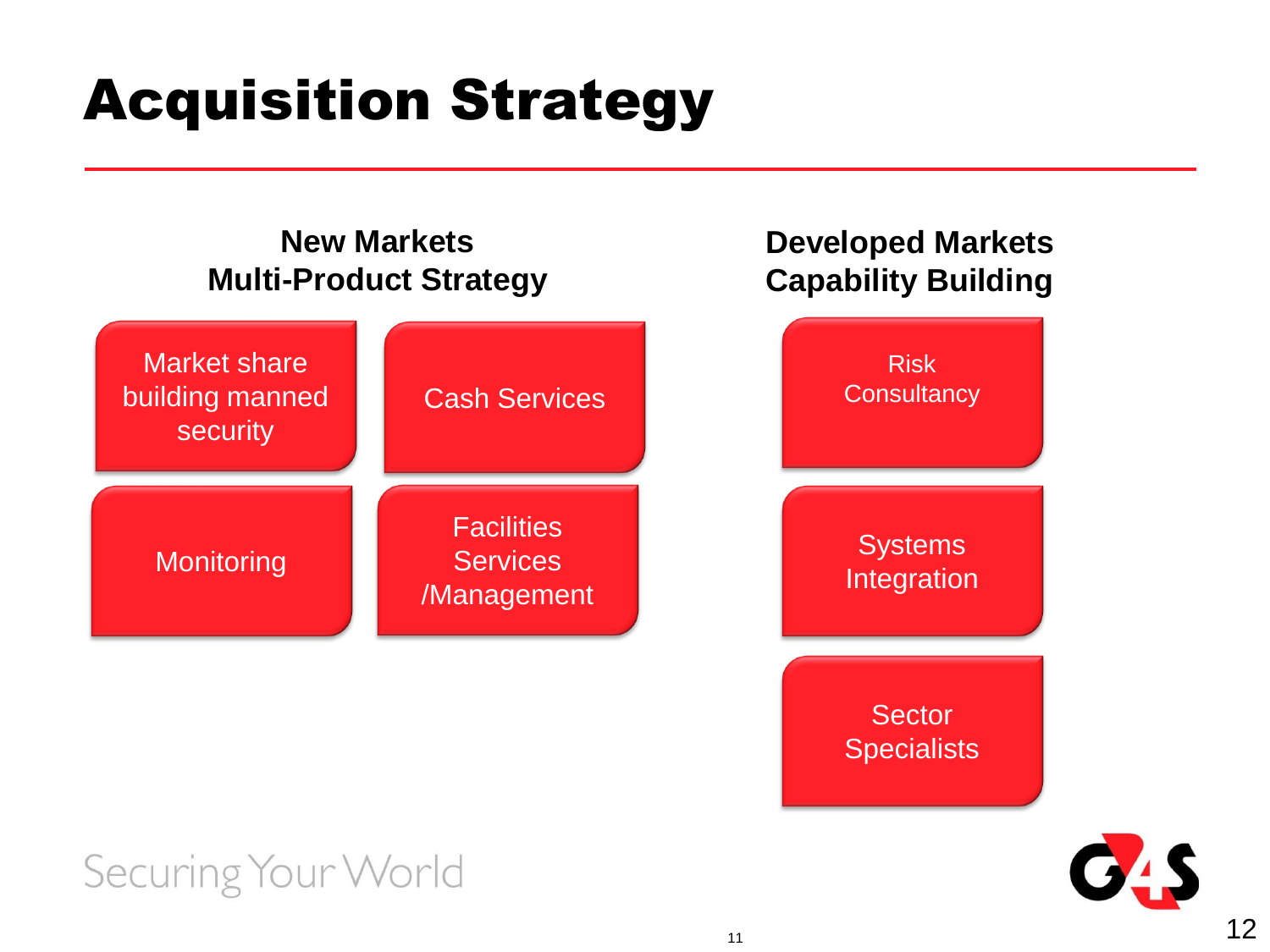# Organic Growth Strategy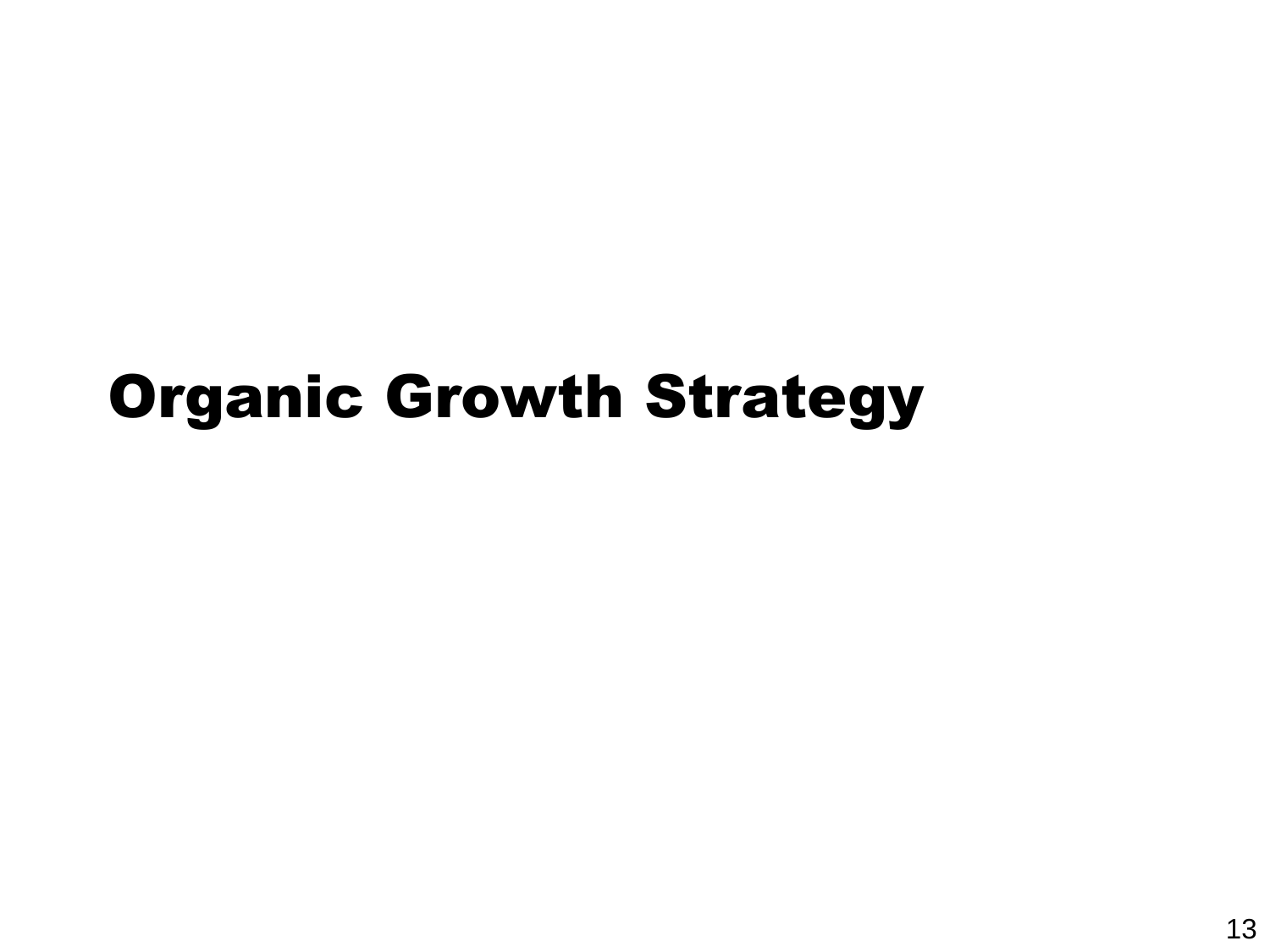### G4S Business Development Model Three Categories of Sales – All are Vital

![](_page_13_Figure_1.jpeg)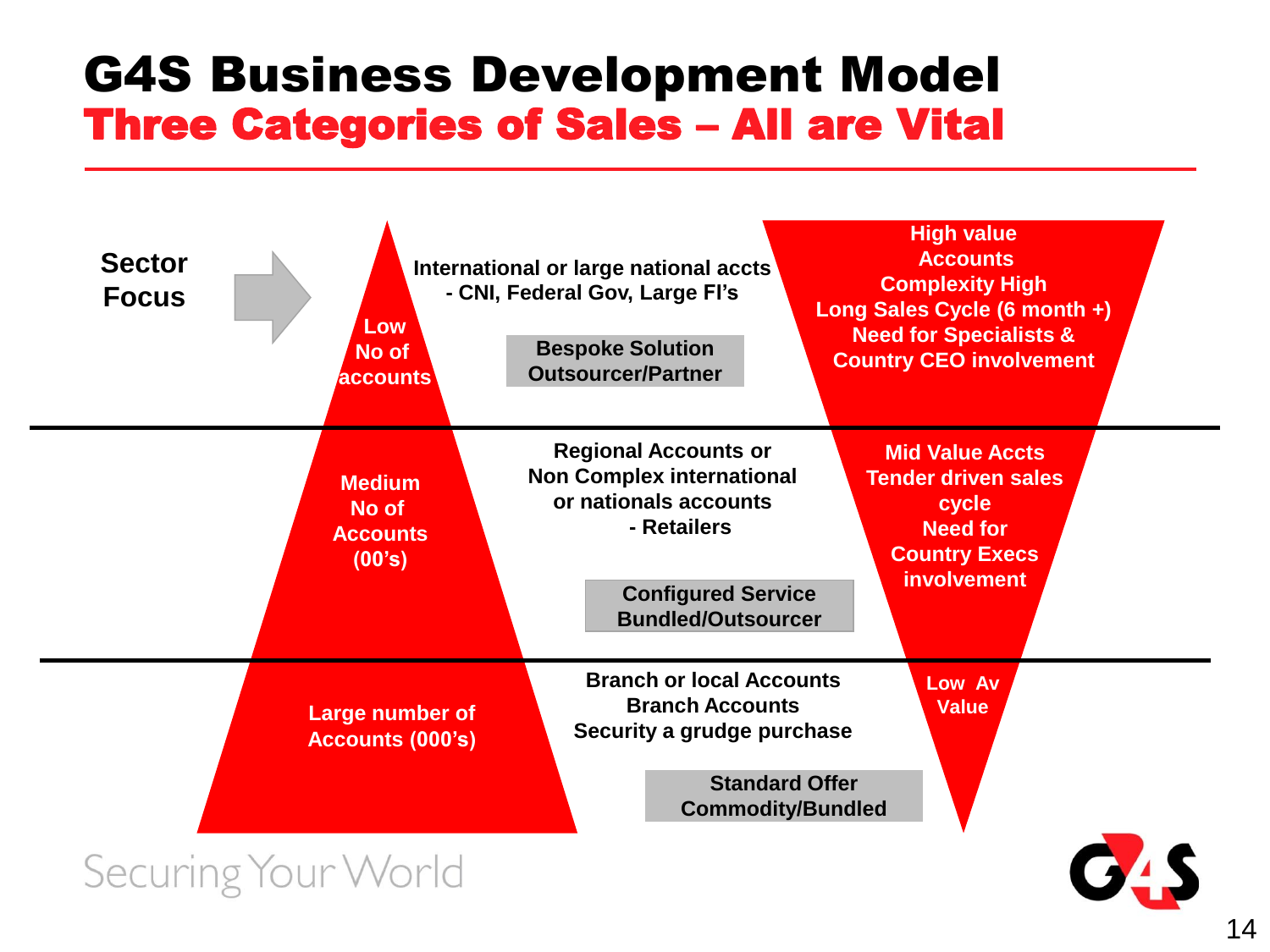# International Accounts

### Driving Organic Growth

- Dedicated Central International Accounts Team since 2006/7
- Top 10 International Accounts
	- 3% group turnover
- Areas of Focus
	- Financial Institutions
	- Telecoms/IT/Technology
	- Pharmauceutical/Chemicals
	- **Multi-national Corporate's**
- Each Region
	- Dedicated International Accounts Head
	- Central Coordination

![](_page_14_Figure_14.jpeg)

![](_page_14_Picture_15.jpeg)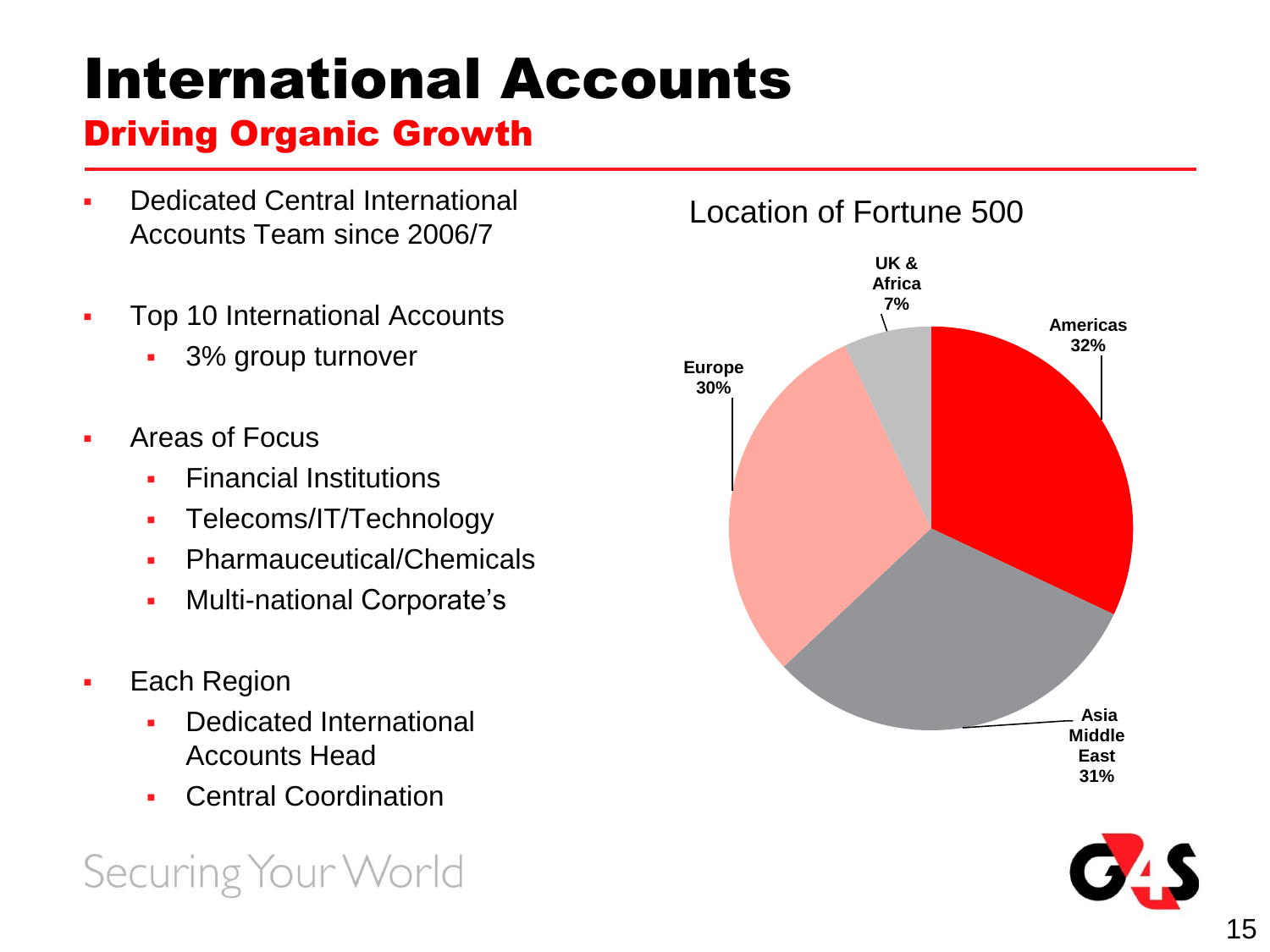### G4S Business Development Model Three Categories of Sales – All are Vital

![](_page_15_Figure_1.jpeg)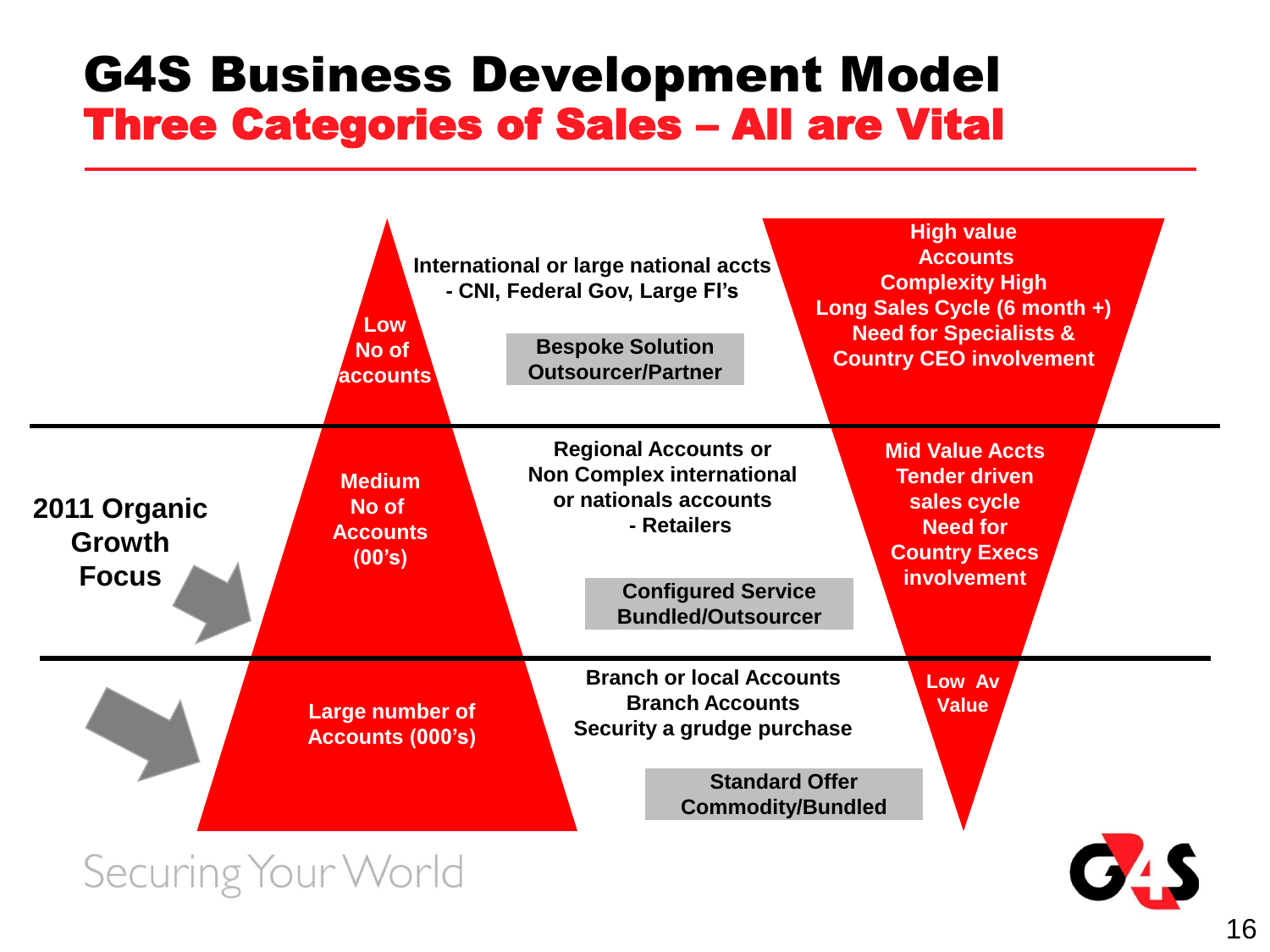#### Driving Best Practice: People, Technology & Process "The G4S Way" Themes : About Winning More Often & Bigger : About keeping & Developing Customers

![](_page_16_Figure_1.jpeg)

![](_page_16_Picture_3.jpeg)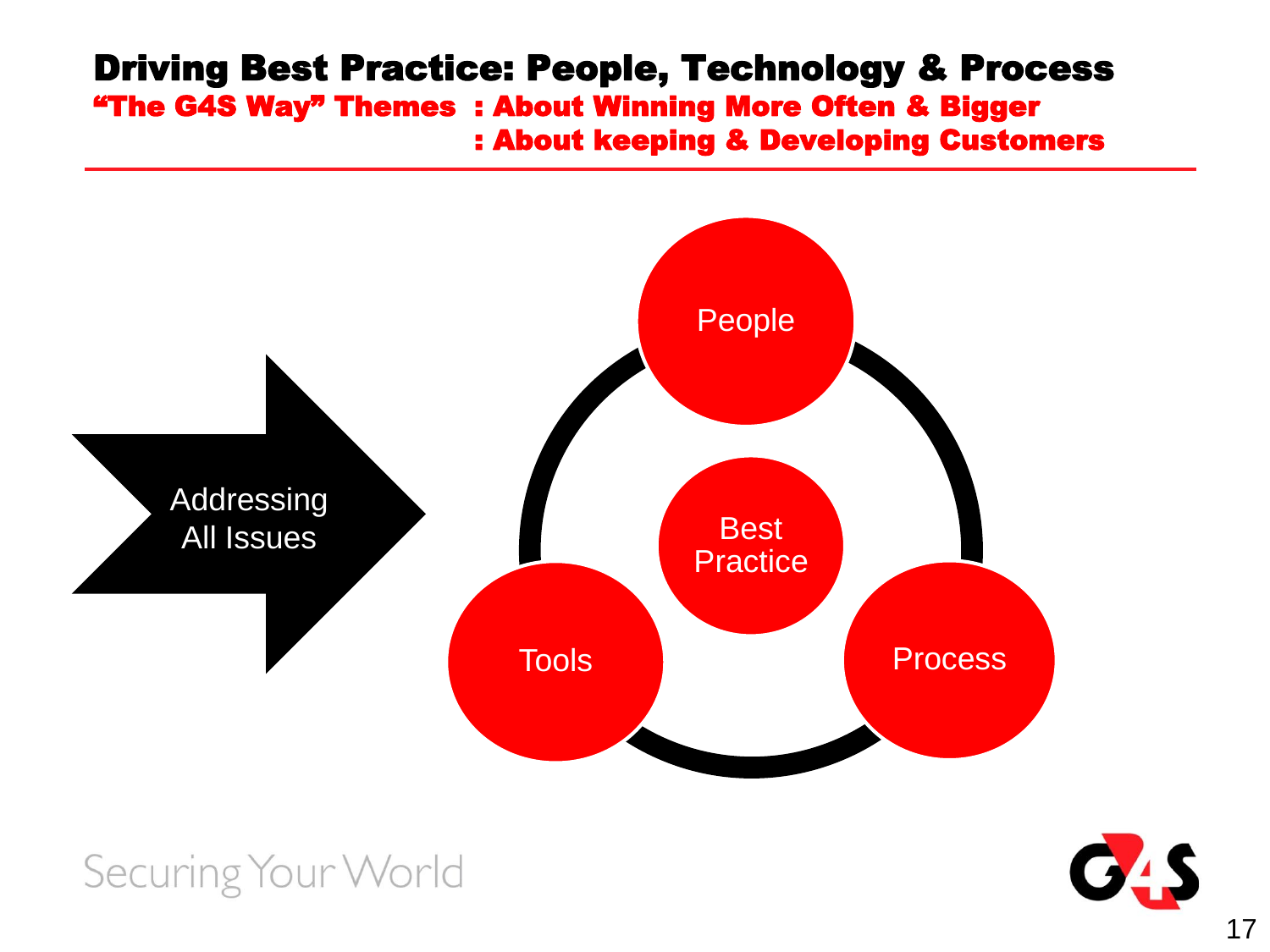#### Driving Best Practice via People, Technology & Process "The G4S Way" Themes : About Winning More Often & Bigger : About keeping & Developing Customers

#### Best Process – "The G4S Way" Account Management Big Bidding

#### Best People Sales Leadership Program

Technology to Drive Best Practice

- Salesforce

#### New Group Commercial Function :

- Large Bid/No Bid Process
- Independent Bid QA Review
- Help countries with no bid capability
- Big Bid reporting

![](_page_17_Picture_11.jpeg)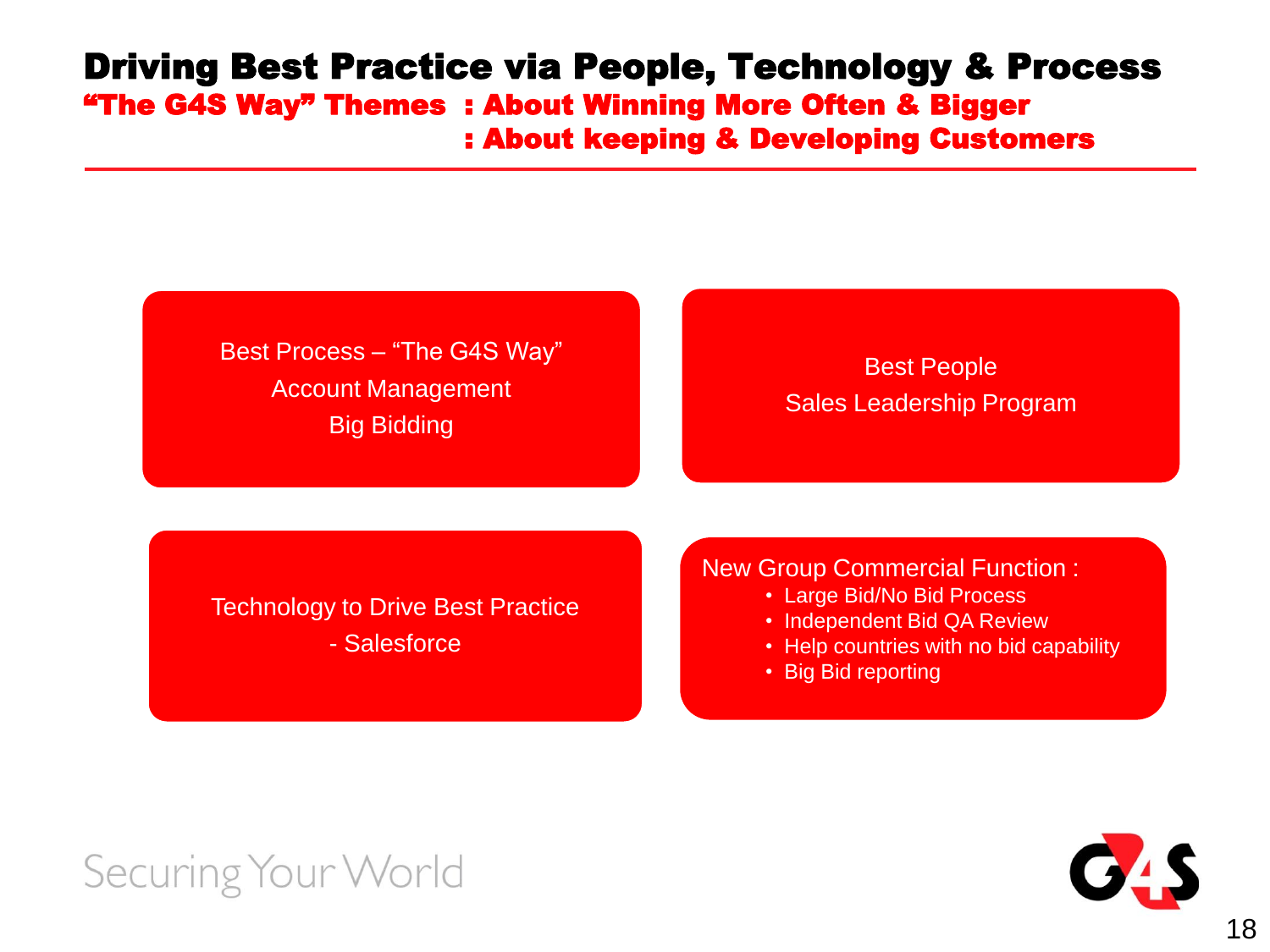## Global Bid Pipe-line – Annual Values

Salesforce.com Global Pipe-line : £2m + annual contract values

![](_page_18_Figure_2.jpeg)

- £2bn + annual contract value bid pipe-line
	- $-$  As at 16<sup>th</sup> May 2011
- **200 + opportunities** 
	- £2m+ annual value
- 50 + opportunities
	- £10m+ annual value

![](_page_18_Picture_9.jpeg)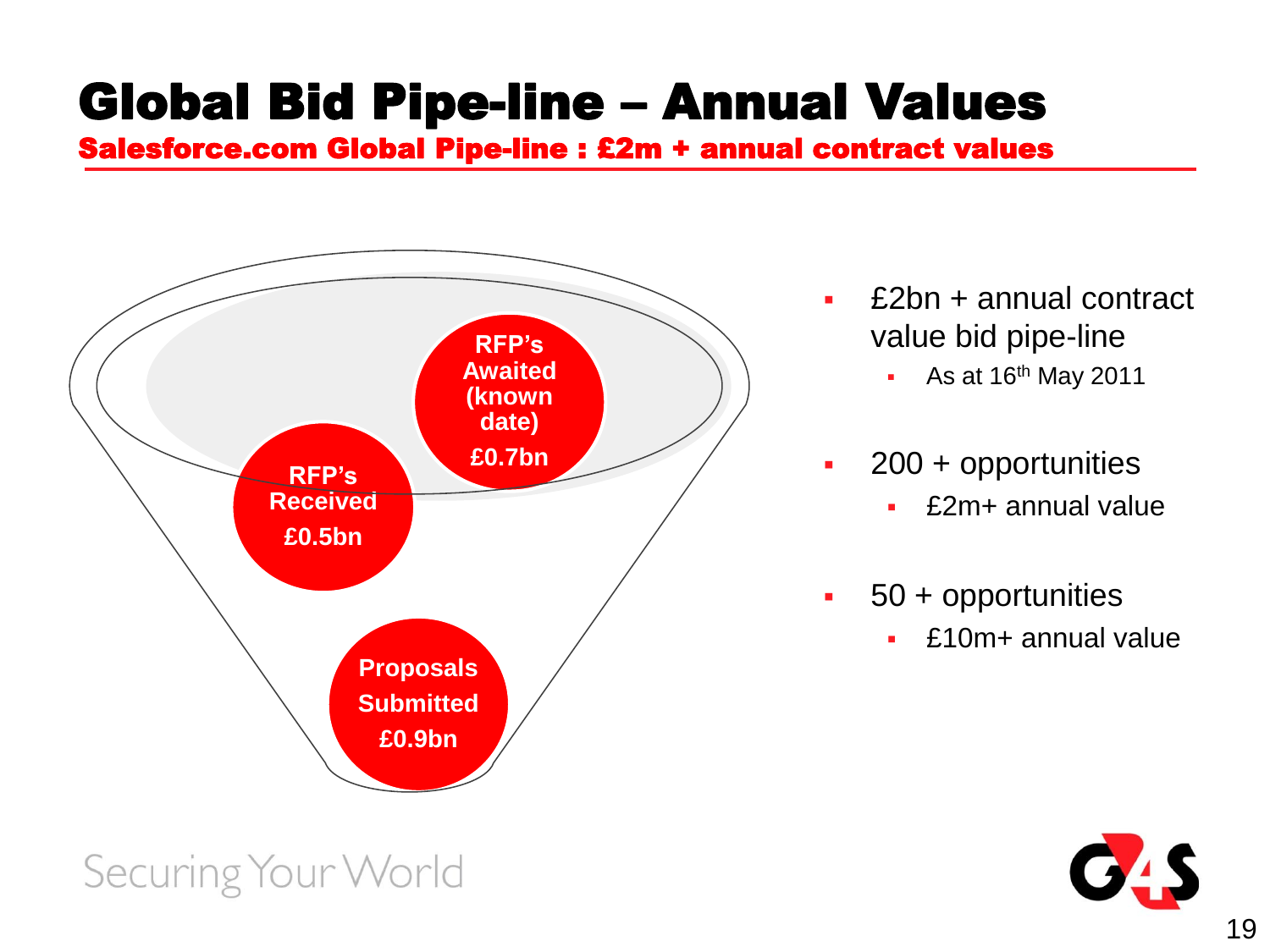# Global Bid Pipe-line – Annual Values

### Sector Break-down of Pipe-line £2m +

![](_page_19_Figure_2.jpeg)

![](_page_19_Picture_3.jpeg)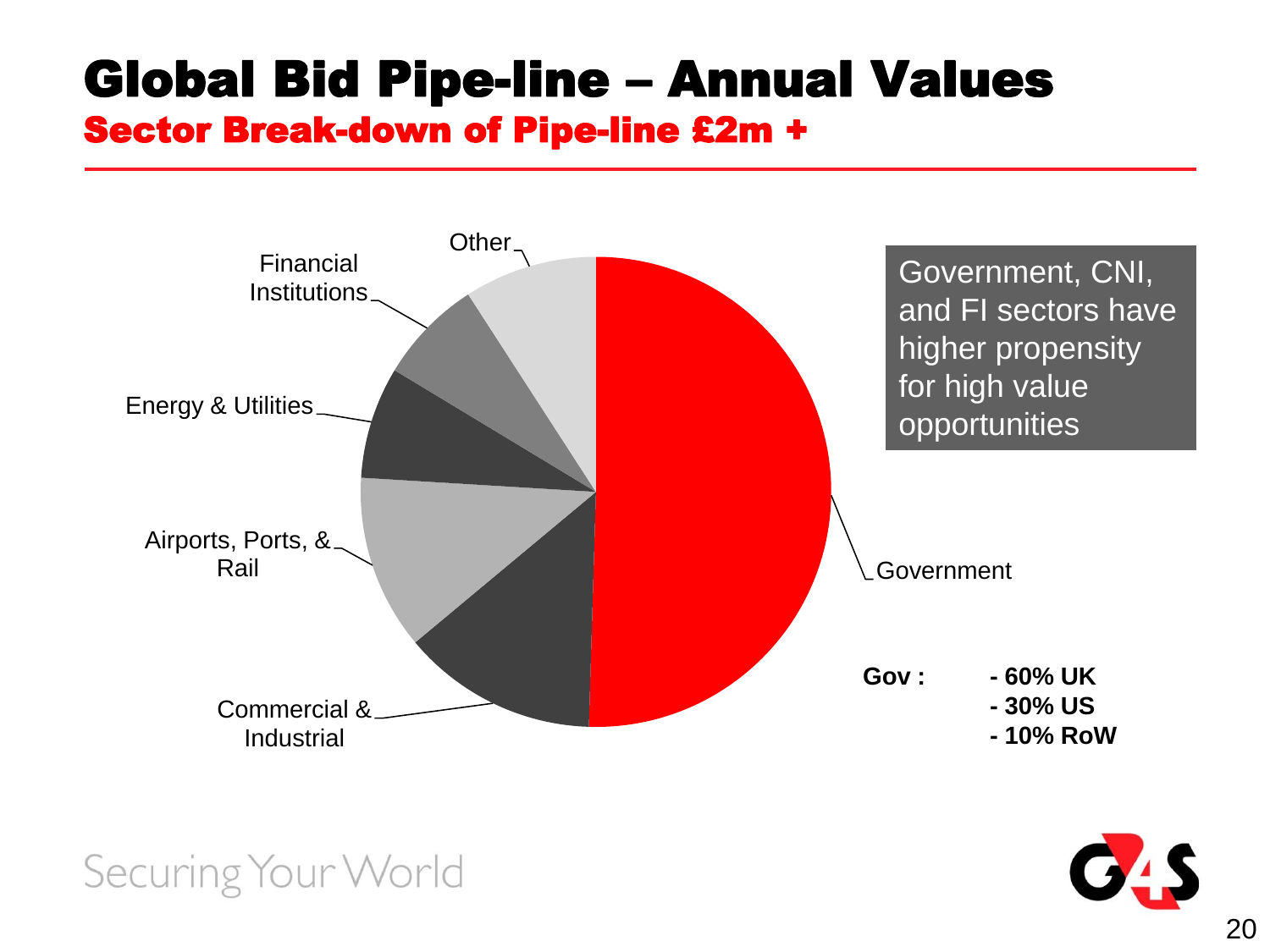# Customer Retention Rate

- Analysed Customers with £10m + turnover per annum
	- Fiercest Level of Competition
	- **Robust Tendering Processes**
	- Deepest Customer Relationships
- 2010 £10m + Customer Retention Rate (notified losses, not in year effect, includes UK PECS in Q1 2011)
	- 90% (Based on losses to competitors)
- £10m customers predominantly
	- Government
	- Financial Institutions
	- Aviation, Ports & Rail
	- Energy & Utilities
	- International Commercial & Industrials

![](_page_20_Figure_14.jpeg)

![](_page_20_Picture_15.jpeg)